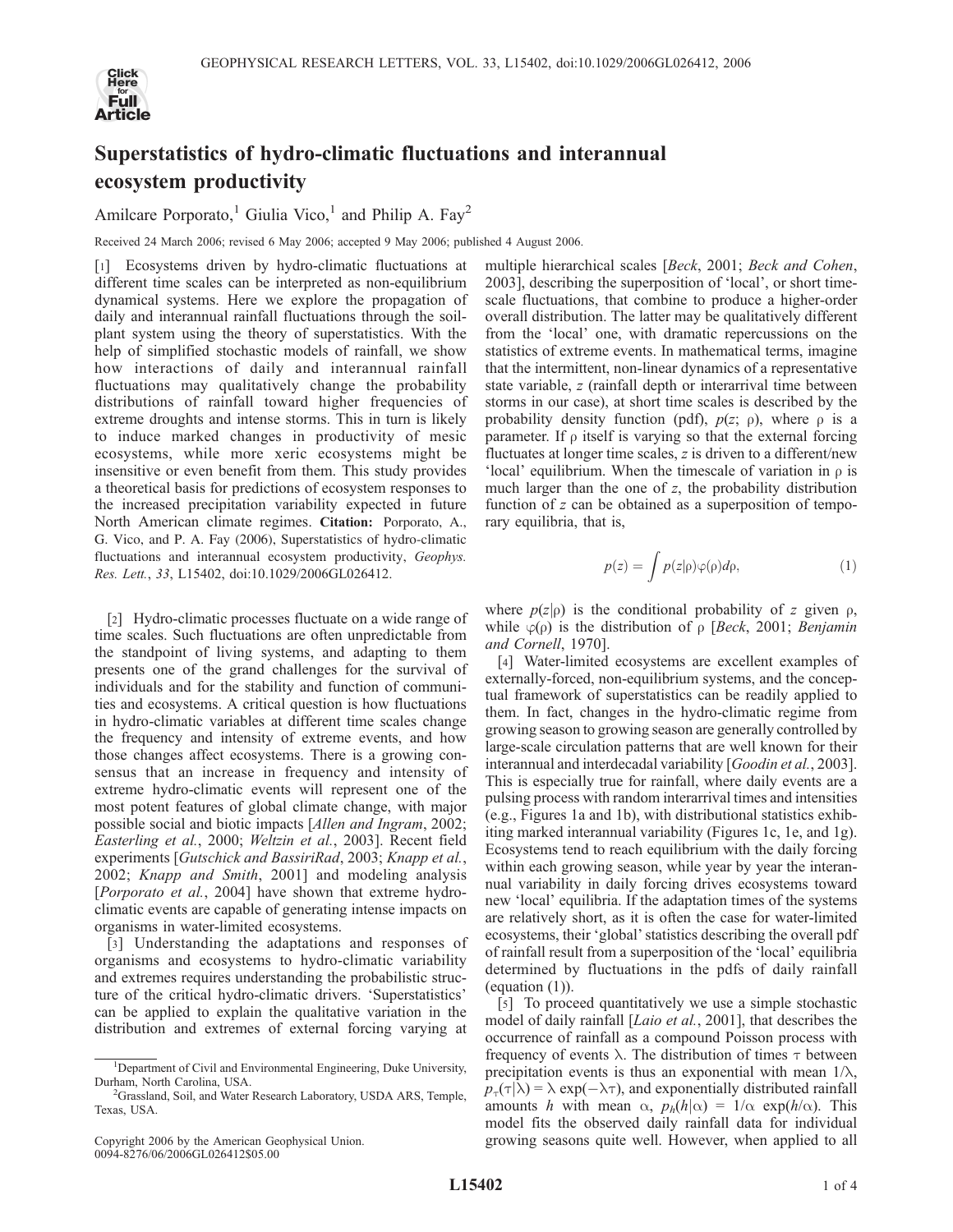

Figure 1. Growing season (April to September) rainfall regime at Manhattan, KS (39°12'N, 96°35'W; coop. id. 144972; data available online at www.ncdc.noaa.gov). Daily precipitation during (a) a very dry and (b) a very wet growing season. (c) Time series of mean depth of rainfall events,  $\alpha$  (mean 11.4 mm, standard deviation, s.d., 2.4 mm); (e) mean rate of storm arrival,  $\lambda$  (mean 0.30 1/d, s.d. 0.06  $1/d$ ); (g) total rainfall during the growing season, P (mean 612.4 mm, s.d. 180.3 mm). Frequency distribution and fitted two-parameter gamma distributions of (d)  $\alpha$  and (f)  $\lambda$  (parameters:  $a_h = 21.8$ ,  $b_h = 1.90$  1/mm;  $a_\tau = 27.4$ ,  $b_\tau =$ 91.9 d). (h) Frequency distribution of total precipitation, P, and corresponding theoretical model (solid line); the pdf obtained assuming no interannual variability is also plotted for comparison (dashed line).

years combined, the model underestimates rainfall variability, based on the comparison of measured total precipitation with the one modeled including only daily fluctuations (Figure 1h). The strong interannual variability in the mean rainfall frequency and event depth ( $\lambda$  and  $\alpha$ , respectively) is even more evident in Figures 1c and 1e. Formally, interannual variability could be defined as the changes in the yearby-year statistics that cannot simply be explained as the result of different realizations of the same stochastic process describing intra-annual fluctuations. Interannual fluctuations in rainfall depth and frequency can be assumed to be independent; a good model for such interannual fluctuations (Figures 1d and 1f) [D'Odorico et al., 2000] is a twoparameter gamma distribution

$$
g_x(x) = \frac{b_x^{a_x}}{\Gamma(a_x)} x^{a_x - 1} e^{-b_x x},
$$
 (2)

where x stands for either  $\alpha$  or  $\lambda$ ,  $b_x$  is the scale parameter, and  $a_x$  is the shape parameter of the distribution.

[6] The superstatistics of rainfall depth and interval between storms can be obtained analytically by means of equation (1), using the exponential distributions for daily fluctuations conditional on the parameter values, the distributions of which are described by equation (2). Accordingly, the pdf of rainfall depth  $h$  can be shown to be

$$
p(h) = \frac{2b_h^{(a_h+1)/2}}{\Gamma(a_h)} h^{(a_h-1)/2} K_{1-a_h} \left[ 2\sqrt{b_h h} \right],
$$
 (3)

where  $K_n$  is the Bessel function of order nth [Abramowitz and Stegun, 1965]. The tail of this pdf is similar to that of a stretched exponential distribution [Sornette, 2003] and therefore intermediate between a power-law (e.g., scaling behavior) and an exponential one. Interannual variability thus increases the frequency of extreme rainfall event depths with respect to the model including only daily variability. The obtained pdf (equation (3)) well describes the observed rainfall patterns, while the exponential distribution proves to be inadequate to statistically characterize extreme storm depths of all the years combined (Figure 2a). Similarly, the pdf of the intervals between storms,  $\tau$ , including interannual variability, can be obtained as

$$
p(\tau) = \frac{a_{\tau}b_{\tau}^{a_{\tau}}}{(\tau + b_{\tau})^{a_{\tau}+1}},
$$
\n(4)



Figure 2. (a) Pdf of rainfall depths and (b) interarrival times obtained as superstatistics of daily and interannual variability (continuous lines); comparison with the exponential pdf corresponding to no interannual variability (dotted lines), and observed frequency distributions at Manhattan, KS (closed symbols). (c) Pdf of the duration of periods of plant water stress at Manhattan, KS: Monte Carlo simulation (closed symbols); fitted Pareto distribution (continuous line); pdf obtained with no interannual variability (open symbols). The parameters of the stochastic soil moisture model [Laio et al., 2001] are: soil type is silty loam  $(n = 0.47, s_h = 0.14, s_w = 0.16, s^* = 0.35, s_{fc} = 0.59, K_s =$ 33 cm/d,  $b = 5$ ,  $E_w = 0.01$  cm/d) and maximum vegetation transpiration is  $E_{\text{max}} = 0.45 \text{ cm/d}.$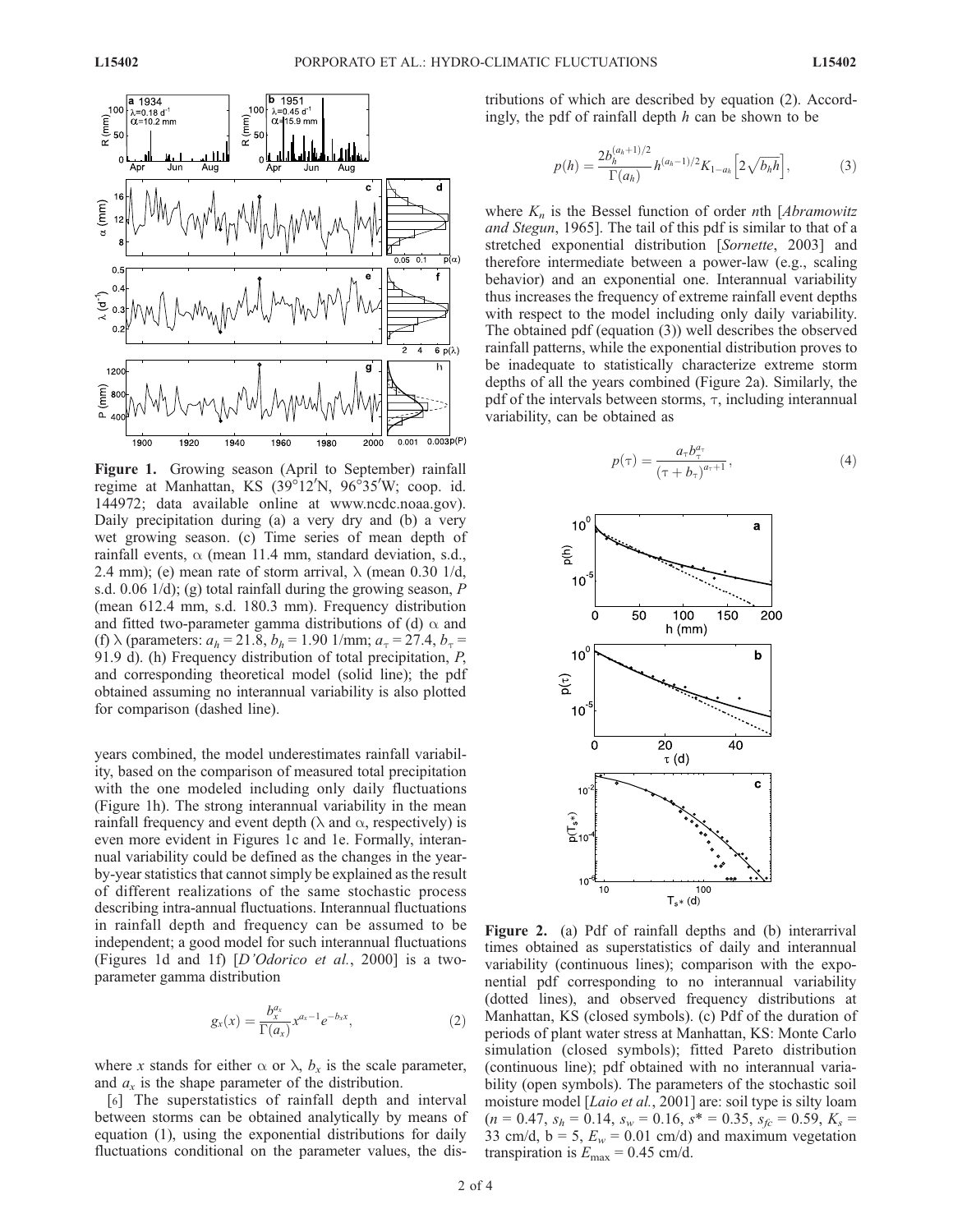

Figure 3. Time series of ANPP (stars) and estimated ANPP at (a) KNZ LTER site, KS, and (b) SGS LTER site, CO. Estimated ANPP is obtained with a multiple regression model using only the total rainfall over the growing season, P (open symbols), and including also the mean event depth,  $\alpha$ , and the mean interval between rainfall events,  $1/\lambda$  (close symbols). At KNZ the linear regression using the total precipitation resulted in  $r^2 = 0.40$  (237 + 0.30P +  $\xi$ ;  $\sigma_{\xi} =$ 85 g/m<sup>2</sup>), while the multiple linear regression improved  $r^2$ up to 0.47 (437 – 6.2 $\alpha$  – 41 $\lambda^{-1}$  + 0.32 $P$  +  $\xi$ ;  $\sigma_{\xi}$  = 84 g/ m<sup>2</sup>). At SGS the linear regression with P yielded  $\vec{r}^2 = 0.27$  $(40 + 0.27P + \xi_5 \sigma_{\xi} = 35 \text{ g/m}^2)$ , while the multiple linear regression gave  $r^2 = 0.53 (173 + 28\alpha - 40\lambda^{-1} - 0.29P + \xi;$  $\sigma_{\xi}$  = 31 g/m<sup>2</sup>). The random deviation from the linear regression,  $\xi$ , is practically Gaussian distributed, with zero mean and standard deviation  $\sigma_{\xi}$ . At both sites, the growing season is assumed to last from the beginning of April to the end of September. Annual ANPP data collected at KNZ and SGS LTER sites are available online at http://intranet. lternet.edu/cgi-bin/anpp.pl (PI: A.K. Knapp and M.D. Smith) [Knapp and Smith, 2001]. Note that in order to obtain meaningful statistics for KNZ we used rainfall records from Manhattan, KS, located approximately 12 km north of the LTER site. Daily rainfall records for SGS LTER site are available on line at http://sgs.cnr.colostate.edu.

which, interestingly, is a Pareto distribution with scale parameter  $b_{\tau}/a_{\tau}$  and shape parameter  $-1/a_{\tau}$  [Laherrere and Sornette, 1998]. Data from different sites in the USA show a wide range of values for  $a_{\tau}$ , always well above 2 (i.e., the distribution is not Lèvy stable [Sornette, 2003]). The powerlaw tail implies more frequent extreme events with significant implications for the return time of drought periods, and thus repercussions for vegetation water stress, river streamflows, and water resource availability.

[7] Correct modeling of the hierarchical variation in rainfall frequency and depth is crucial for improving predictions of important attributes of water limited ecosystems. It has already been shown how interannual variability in rainfall can cause bimodal probability distributions of mean soil moisture [D'Odorico and Porporato, 2004; Ridolfi et al., 2000]. The distribution of soil moisture affects the distribution of plant water status which in turn directly impacts ecosystem function. In particular, rainfall daily and interannual fluctuations can be related to the duration

 $T_{s*}$  of periods in which soil moisture is below a threshold  $s*$ , marking the onset of water stress. Figure 2c shows the probability distribution of  $T_{s*}$  resulting from Monte Carlo simulations, using the stochastic soil moisture model [Laio] et al., 2001] with and without the inclusion of interannual variability. The distribution of  $T_{s*}$  with interannual variability is well described by a Pareto distribution (solid line in Figure 2c), the power-law behavior of which implies a higher frequency of long periods of plant water stress, resulting in reduced plant carbon assimilation and net primary productivity [*Porporato et al.*, 2001].

[8] We illustrate these implications by examining two grassland ecosystems with different degree of water limitation, for which long series of aboveground net primary productivity (ANPP) are available: the shortgrass steppe, represented by the Shortgrass Steppe Long-Term Ecological Research (LTER) site (SGS) in northern Colorado, and the tallgrass prairie, represented by the Konza Prairie LTER site (KNZ) in eastern Kansas. ANPP at these sites is significantly correlated with interannual variability in total growing season rainfall ( $r^2 = 0.40$  and  $r^2 = 0.27$  for KNZ and SGS, respectively; Figure 3). The inclusion of mean frequency and intensity of rainfall along with total annual rainfall in a multiple linear regression improves the ANPP prediction, especially for the semi-arid shortgrass steppe site  $(r^2 = 0.47)$ and  $r^2 = 0.53$  for KNZ and SGS, respectively). Climate models predict less frequent precipitation occurrence, but larger rainfall input per event due to more intense convective storms [Easterling et al., 2000]. We explored the consequences of such changes via Monte Carlo simulations by predicting ANPP using the multiple regression of Figure 3 and changing the parameters in the probability distributions of interannual variability (i.e., the two-parameter gamma distribution of equations (2)) while keeping the mean total precipitation constant. As shown in Figure 4, the results



Figure 4. Normalized mean ANPP under different rainfall scenarios corresponding to changes in interannual variability for constant mean rainfall totals, at KNZ (continuous line) and at SGS (dashed line). The hypothetical rainfall scenarios are generated such that the means of  $\alpha$  and  $\lambda$ ,  $\overline{\alpha}$ and  $\overline{\lambda}$ , are modified in opposite ways in order to keep the mean total precipitation constant,  $\overline{P} = \overline{\alpha} \overline{\lambda}$ . Thus values of the parameter  $k = \overline{\alpha}_{projected}/\overline{\alpha}_{current}$  higher than one correspond to increased mean intensity and reduced mean frequency of rainfall events, and vice versa for  $k < 1$ . The ANPP is obtained by means of the multiple regression models of Figure 3 that employ the annual mean depth of rainfall events  $\alpha$ , the annual mean rainfall frequency  $\lambda$ , and the cumulative precipitation during the growing season P.